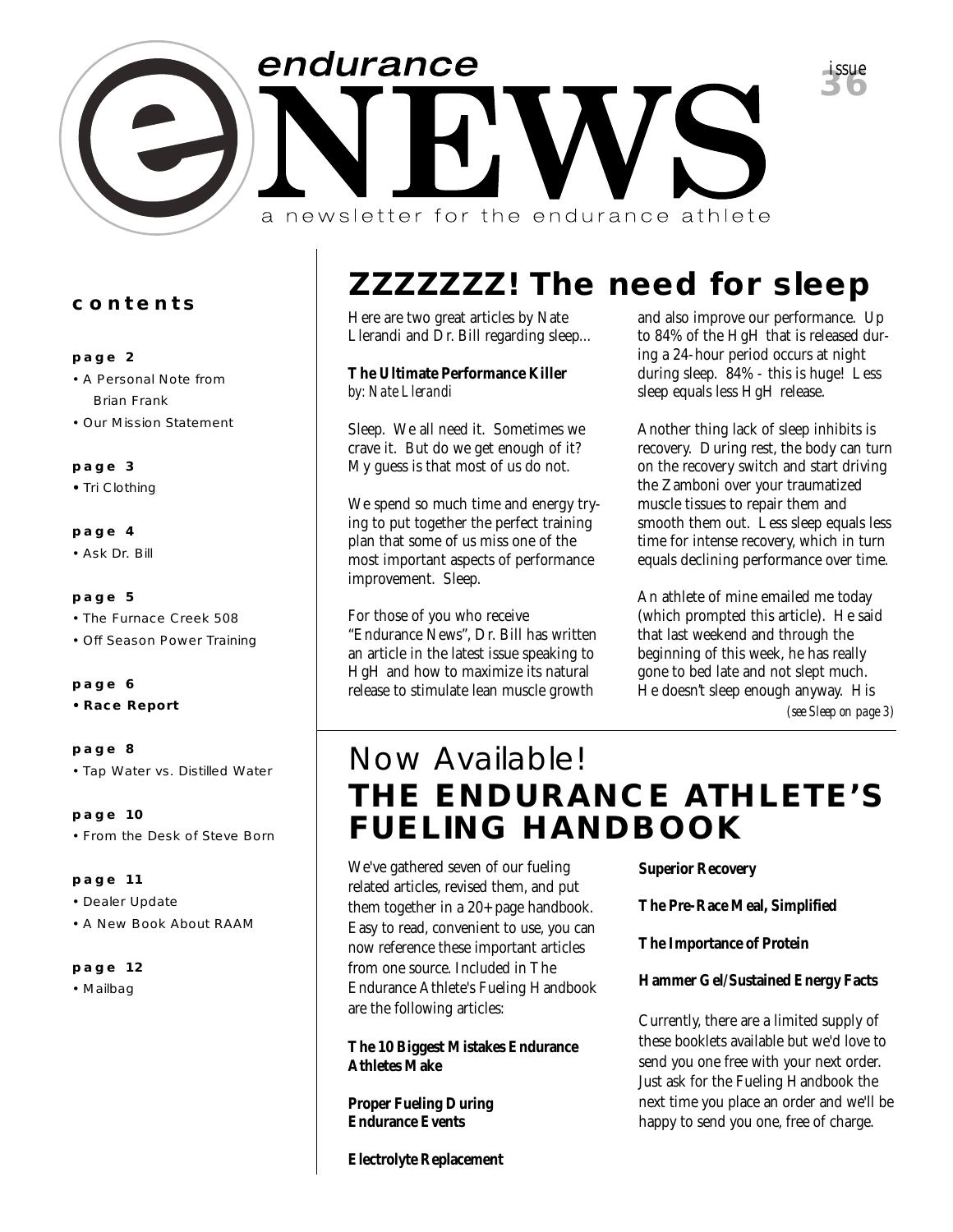

**Brian Frank**

### **DO YOU NEED A PERSONAL DISTILLER?**

Unless you already own a home distillation water purifier, the answer is a resounding yes. If you buy bottled water, you need a distiller. If you are on city or well water, you need a distiller. If you are concerned about chemical and biological contaminants, you need a distiller. If you are still not convinced, read the article on pages 8 and 9 and take a good look at the photos of sediment that the distiller removed from Spokane tap water.

What you may not know is that for the past 5 years, we have been distributors for the world's leading brand of water distillers. Distillers manufactured by Pure Water Inc. have consistently been rated #1 by consumer reports. These are extremely high quality stainless steel units with great warranties. Although they make distillers of every size and shape, there are basically two units that will accommodate most people.

The entry level unit, called the Mini Classic, will make 1 or 2 gallons daily and is great for 1 or 2 people. It is a manually operated unit, so the boiling tank must be removed and filled before each boiling cycle. This unit has a suggested retail price of \$975, but we sell it for \$495.

The Midi Classic is the next unit in the line. It is a completely automatic unit and comes with an integral 5 gallon holding tank. It will make up to 5 gallons of water per day. This unit will supply enough water for a family of 5, but is also popular with couples who just want to manually fill the boiling

tank everyday. It must be attached to a water supply for automatic operation. It can also be run in manual mode, not connected to your water supply. This unit can also be outfitted with a demand pump that will send water to a sink faucet and or water/ice make in your refrigerator. This unit has a suggested retail price of \$2,495 but we usually sell them for \$1,200. Demand pump, stands, sink spigots and other accessories are extra.

Here's the deal; If you call me and mention this article, I'll give you 10% off of these prices if you order one before the end of the year.

### **COMING SOON**

It seems like about once a week Dr. Bill or Steve come to me with an idea for a new product. Unfortunately, it takes a lot longer to actually get a new product through development and onto the shelf. So, I'm not making any promises about exact dates that these new goodies will be in stock, but you can bet we'll let you know when they are.

So, in the mean time, here is a sneak peek at what's coming down the pipe.

NiteCAPS-In case the name doesn't give it away, it's a sleeping formula consisting of Valerian Root Extract, melatonin, 5 htp and magnesium chelate. 1-2 capsules one hour before bed and you'll sleep like a baby.

Endurolytes Powder-Again, the name should tell the whole story. This will allow you to mix the Endurolytes into your fuel mixture for added convenience.

Perpetuem-Sort of like Sustained Energy with fat and flavor. The fat comes from soy lecithin and the 1st flavor will be a Vanilla/Orange Cream. As Steve mentions in his 508 article, he'll be using it for his double. We've been secretly testing is this summer and it's really good stuff. The lecithin adds a really nice rich, creamy flavor to the already yummy orange and vanilla.

There's many more products on the horizon for 2003, possibly including a 9th flavor of Hammer Gel, but we wanted to give you a taste of what's on the way.

Bringink

# **our mission**

The objective of Endurance News is to provide you, the serious endurance athlete, with a valuable resource that you will find to be informative, educational, thought provoking and helpful in your ongoing pursuit of optimum performance and health.

Endurance News features insightful articles on diet, nutrition, training and other topics of interest for endurance athletes written by myself as well as professional and elite amateur athletes and other experts in the area of nutrition and exercise. In addition, Endurance News will include articles highlighting new and existing E-Caps products and how to get the maximum benefits from them.

In reading this and future issues, please remember that the views expressed in this publication will always be biased in favor of a healthy diet, hard training that emphasizes quality over quantity, and prudent supplementation to improve health and performance. But above all, we at Endurance News believe there are no short cuts, and success can only come from hard work.

Brian Frank E-Caps CEO

> Back issues of Endurance News are available online. Point your browser to www.e-caps.com/oncall/enews.cfm

Legal disclaimer: The contents of Endurance News are not intended to provide medical advice to individuals. For medical advice, please consult a licensed health care specialist.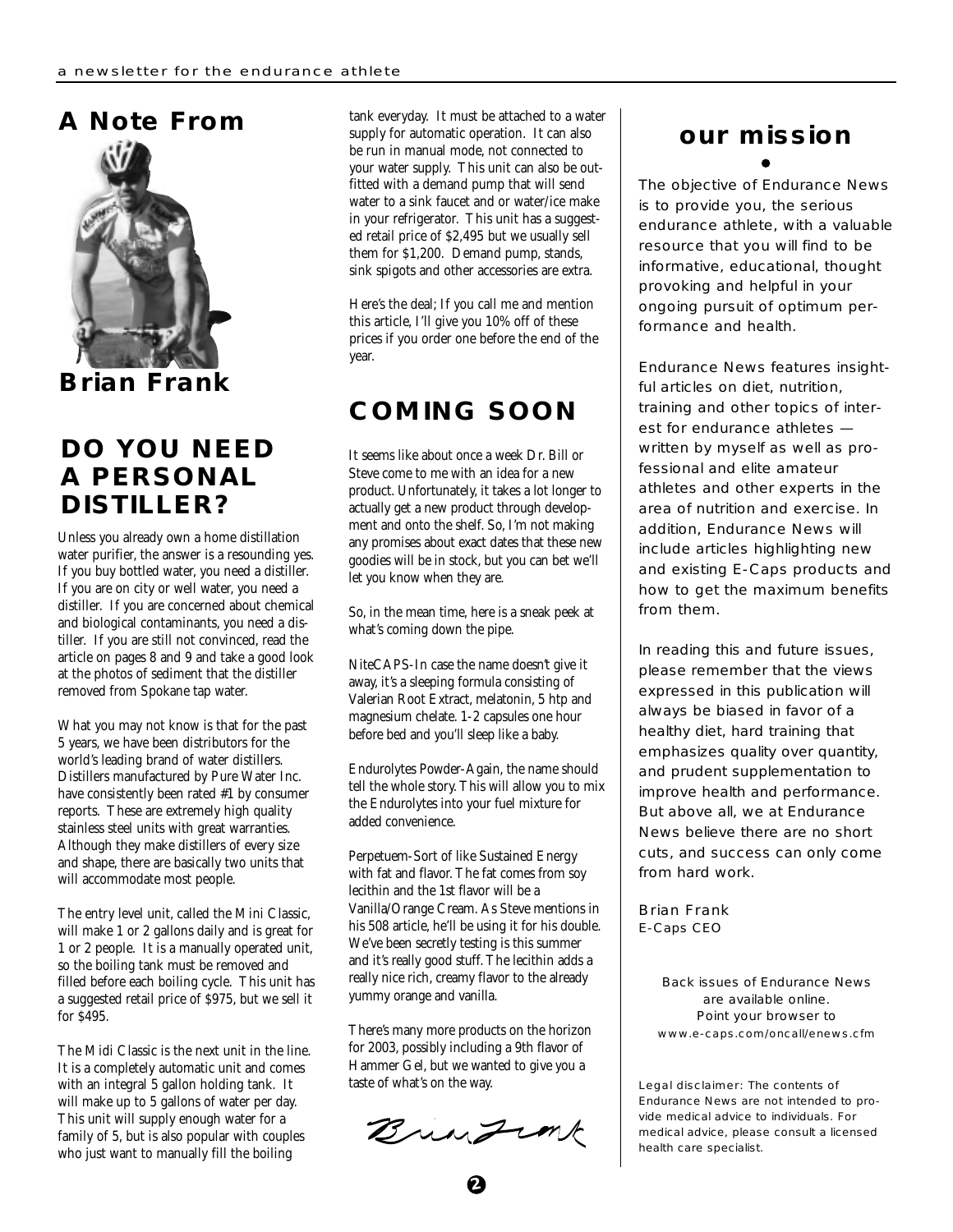

Tuesday interval workout was sub-par (no surprise there) and he was still feeling the effects of the poor sleep through this weekend - 5 days later! He raced on Sunday and it went OK, but he complained of dead legs and lack of pep (again, no surprise).

I had to have a real heart-to-heart with him today. I told him that if he could commit himself to 7.5 - 8 hours of sleep per night instead of 6, in no time he would be feeling like a million bucks instead of a hundred. We'll see.

Sleep deprivation can put you in one of the worst holes you'll ever experience. It goes hand in hand with over-training, erratic training and poor performances. To combat this, aim for as close to 8 hours of sleep per night as you can. Find a bedtime ritual that allows you to transition from your evening routine to your bedtime routine. For example, I lie in bed and read before turning off the lights. Sometimes I last 5 minutes before I get drowsy, sometimes it's 45 minutes. But if I turn out the lights without first reading, it ain't happening. Find something that allows you to quiet

*(Sleep from page 1)* your mind and really relax.

If you've got your training program dialed in but aren't performing up to expectations, increasing your sleep could be the missing piece of the puzzle.

### **TO ENSURE A HEALTHFUL NIGHT'S SLEEP, TRY THESE "GUIDELINES" [1]:** *by: Bill Misner, Ph.D.*

1. Plan on a daily transition from stimulating activities to less active, relaxing pursuits up to 3 hours prior to sleep, such as reading, listening to music, soaking in a warm bath, or taking a walk.

2. Two hours or less prior to bedtime, eat only foods that are rich in complex carbohydrates and tryptophan and contain a 2:1 ratio of calcium to magnesium in chelated form, augmented with high optimal intake of vitamin B complex (especially B-5 and B-6).

3. Avoid consumption of caffeine, alcohol, or foods rich in tyrosine or tyramine at least 6 hours before going to bed. 4.Avoid stimulating arousal from exercise, stress, or medications at least 6 hours prior to sleep.

5. See if you can synchronize your sleep pattern with available sunlight by developing the habit of going to bed when the sun sets and waking near the time when it rises. While this is not always possible, you can try to reinforce your basic sleep cycles (circadian rhythms) by providing a dark, quiet environment for sleep.

6. If you nap between two-a-day workouts, attempt to sleep for at least 90 minutes to complete a deep-sleep cycle for optimal recuperation and muscle mass growth during sleep.

If after applying the above principles and sleep is still difficult, you may want to consider melatonin 3 or 5 or 10 mg dose taken 60-90 minutes before retiring.

REFERENCE LINK

## **TRI CLOTHING**

As most of you triathletes are well aware, there has been a very limited selection of triathlon specific clothing available since the beginning. Sure, there are companies like DeSoto, Zoot and the like, but even their offerings are limited and they do not offer sublimated clothing that gives the "pro" look. Well all that is about to change. Our friends at Voler Team Apparel have been developing their own like of triathlon clothing that is technically superior to anything on the market, is entirely US made and is aesthetically enhanced by the same sublimating process as their popular cycling clothing.

Partly because I've been bugging them about doing try clothing for the past year and because we are such good customers, we are the first company to receive this trick new clothing. We will continue our tradition of offering our customers the

very finest branded clothing at exceedingly reasonable prices.

The triathlon season may be almost over, but you may want to stock up for next year. Here's a brief description of each piece of new clothing;

### **Men's & Women's Tri-Suit**

These are a one piece top and short combo. They feature a light weight, quick dry chamois, 3/4 hidden zipper and wide, sleeveless arms to prevent chafing. Designed to fit under a wet suit. Shorts are shorter than typical bike shorts. These are not unisex, so be sure to specify men's or women's. Price is \$75.00.

### **Men's Tri Top**

This is like a skin tight vest. Wide arm holes to prevent chafing. Can also be worn by a woman. Price is \$39.95

### **Women's Shimmel**

This is kind of like a sport top with a little more material or a women's version of the Tri Top. Features a shelf bra and goes perfectly with the women's tri shorts. Price is \$34.95

### **Men's & Women's Tri Shorts**

These shorts are much shorter than typical cycling shorts and features the light weight, quick dry chamois. Goes perfectly with the Tri Top. These are not unisex, so be sure to specify men's or women's. Price is \$34.95

These will all be in stock by the time you read this story. Call 800.336.1977 or log onto our web site to order your trick new E-CAPS/Hammer Nutrition triathlon clothing.

<sup>[1]</sup> SLEEP BUILDS STRONG MUSCLE MASS, Endurance Library—>Training and Recovery Section @: http://www.ecaps.com/knowledge/endurancedet.cfm?&id=21&sub=endurance% 20library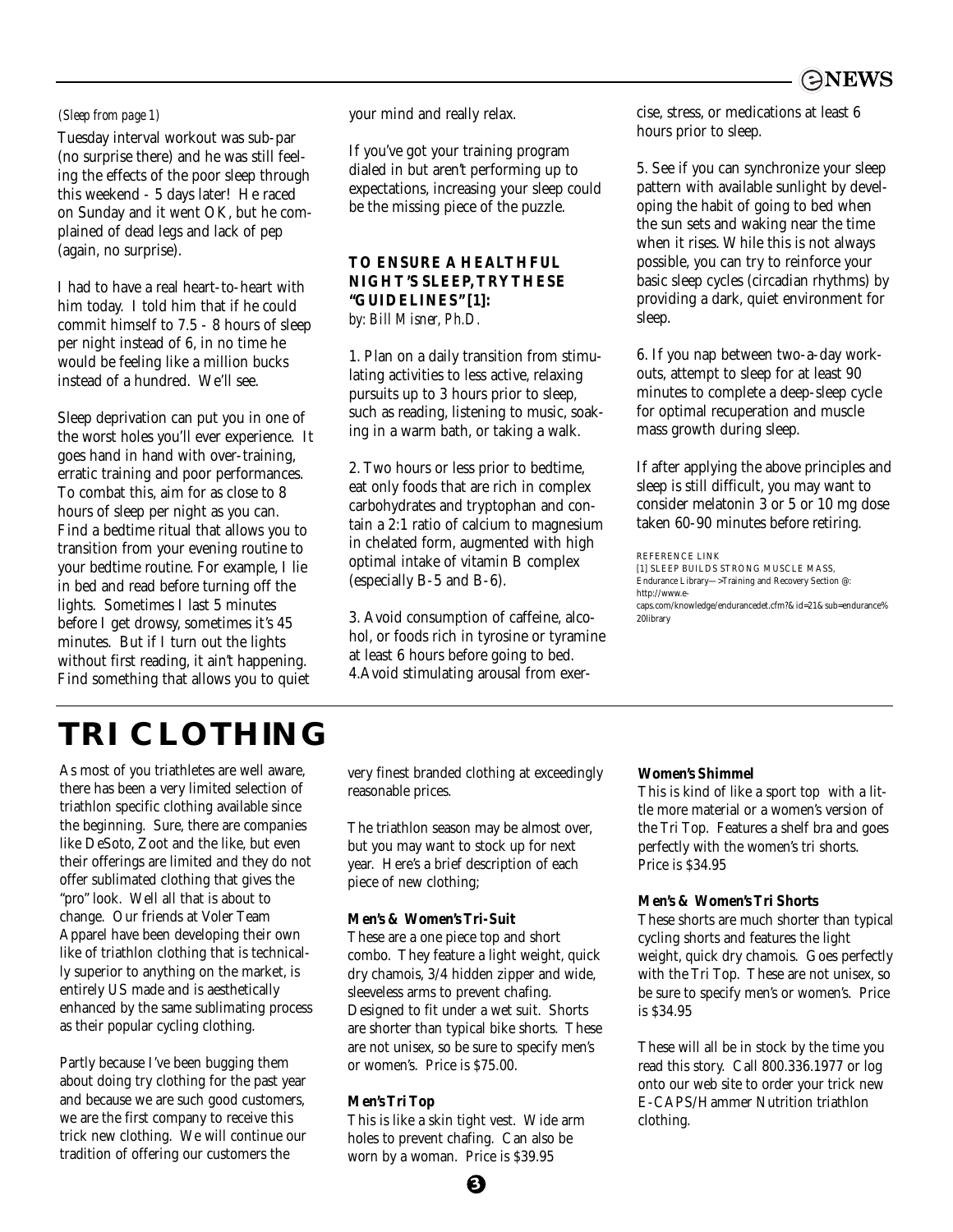### **Ask Dr. Bill**



**Q: I have been using Race Caps, Enduro Caps, and Xobaline for the past year with great success. However, I have one question. What does the Xobaline do to help/speed my recovery? Is it an anti-oxidant, or a mineral supplement, or what?**

**I recover very well...but just wanted a little more detail about Xobaline.**

A: XOBALINE is the sublingual version of Vitamin B-12, also known as Methylcobalamin, Cyanocobalamin, Hydrocobalamin, or Cobalamin. It is an essential micro-dose nutrient, which is delivered in microgram levels. The more you have stored in your liver and throughout your body, the more your body will absorb. "Cobal" in its name refers to the metal COBALT in B12. Vitamin B12 is required for the normal activity of nerve cells, and works in methylation with folate and vitamin B6 to lower blood levels of homocysteine, which when found excessive in the blood may generate heart disease. B-12 also plays a role in the body's manufacture of SAMe. B-12 and Folate are considered essential nutrients in support of Red Blood cell morphology. Anemia is usually the sign of B-12 deficiency. Pernicious anemia is caused by a condition in which the stomach fails to excrete a special substance called intrinsic factor. Without the intrinsic factor, efficient absorption of vitamin B12 fails. Vitamin B12 in food comes attached to

**Q: I've heard that it is better to consume milder temperature fluids while racing or training because colder temperature fluids are harder to digest and may cause cramping. Is this true?**

A: I am in favor of cooled drinks as opposed to lukewarm for absorption rate gain.

Stomach (gastric) emptying times are important for the absorption of fluids. Numerous studies by Costill and others show that stomach-emptying times are directly related to the OSMOLARITY of the fluid, the VOLUME of fluid intake, and TEMPERA-TURE of the fluid. COLD FLUIDS ARE EMPTIED FROM THE STOMACH MORE RAPIDLY THAN ARE WARM FLUIDS. Large volumes of fluid are emptied from the stomach faster than small volumes. Fluids with less dissolved substances (lower osmolarity) are emptied faster.

Based on all available evidence, the AMERI-CAN COLLEGE OF SPORTS MEDICINE makes the following general

proteins, requiring stomach acid for absorption. Stomach antacids neutralize gastric acids and then interfere with B-12 absorption from foods. When stomach acid levels are low, we don't absorb as much vitamin B12. This is why sublingual or buccal absorption of B-12 boosts its levels up to 40 times the RDA.

Many athletes do not know that folate needs to be taken with B-12 or anemia can result from too much B-12. This is the rationale for formulating an Optimum Daily Amount [ODA amounts for athletes] for both B-12 and Folate in Premium Insurance Caps in order to counterbalance the B-12:Folate ratio-> [2:8]. My suggestion is make sure you do not neglect Folate intake by only taking Xobaline. Xobaline sublingual dose taken after every intense workout or every other day with less intense workouts should be complimented by a Folate-high supplement [400-800 micrograms] or a folate-enriched food source. Those of you who are using Xobaline with Premium Insurance Caps or high Folate supplements/foods should have nicely balanced blood levels of both nutrients. B12 is found in animal foods such as Beef, liver, clams, and lamb which provide a 80 to 100 mcg of B12 per 3.5-ounce serving, at least 40 times the dietary requirement. A single Xobaline dropper serving also contains 40 times the RDA, with a significantly higher absorption rate. Sardines, chicken liver, beef kidney, and calf liver are also good sources, providing between 25 and 60 mcg per serving. Trout, salmon, tuna, eggs, whey, and many cheeses provide at least the recommended daily intake. Nondairy, or total, vegetarians can eventually become B12-deficient, unless they take B12 supplements or eat B12-enriched yeast. Because B-Complex tends to enhance water soluble vita-

recommendations on the amount and composition of fluid that should be ingested in preparation for, during, and after exercise or athletic competition:

It is recommended that ingested fluids be cooler than ambient temperature [between 59 degrees and 72 degrees F] and flavored to enhance palatability and promote fluid replacement. Fluids should be readily available and served in containers that allow adequate volumes to be ingested with ease and with minimal interruption of exercise [1].

Dr. T.D. Noakes M.D. wrote, "Fluid consumption during exercise is enhanced by the ingestion of cold, sweet fluids [2]."

Maughan & Leiper wrote, "Fluid replacement during exercise is essential for endurance exercise performance and reducing the risk of heat illness. Fluids supply water, which ameliorates dehydration, and also substrate for the working muscles. Absorption of water and nutrients occurs in min activity, nutritional experts recommend taking B12 with other a B-complex supplement. Vitamin B12 deficiencies in men may lead to reduced sperm counts and lowered sperm mobility. Male Cyclists [low sperm count or motility due to seating on bicycle] or all Vegetarian athletes [inadequate dietary sources of B-12] typically require more B-12 and Folate than do most others. If you have an event you are attempting to peak, taking these dosages the last 8 weeks prior to the event should positively support Red Blood Cell morphology outcome. With adequate levels of B-12 &

Folate, the rate of recovery and performance should progress to maximal levels. Inadequate levels may result in anemic blood counts leading to premature fatigue, depression, and malaise leading to loss of motivation to extend the training effort.

#### SUMMARY ROLE FOR COBALAMIN, VIT-AMIN B-12[C63H90CoN14O14P]

#1-Activates amino acids during protein formation.

#2-Coenzyme of B-12 is a carrier of Methyl groups and Hydrogen - necessary for carbohydrate, protein, and fat metabolism. #3-METHYLATION is: — B-12—>

EXTRACTS METHIONINE FROM HOMO-CYSTEINE via METHYL FOLATE

#4-B-12 plays a secondary role in choline synthesis in the lipid pathway by its methylation of methionine

#5-Contributes to fatty acid synthesis in myelin nerve sheaths

#6-DNA replication depends on methyl group carrying [B-12, Folate, TMG]. DNA replication is completed process that occurs in a 180-day cycle.

the upper part of the small intestine, and replacement may be limited by the rate at which fluid is emptied from the stomach or absorbed in the intestine. Gastric emptying of liquids is influenced primarily by the volume of fluid in the stomach and by its energy density. Increasing the volume will speed emptying, but increasing the nutrient content will slow emptying. Osmolality, temperature, and pH of drinks, as well as exercise intensity, are of minor importance. Intestinal water absorption is a passive process: water follows osmotic gradients but will also follow the active absorption of nutrients, especially glucose, which is actively co-transported with sodium. Water transport is maximized by the presence in the intestine of hypotonic solutions of glucose and sodium. Hypertonic solutions promote net water secretion into the intestinal lumen, resulting in a temporary net loss of water from the body [3]." [NOTE: This model favors a low sodium electrolyte composite.] References available upon request.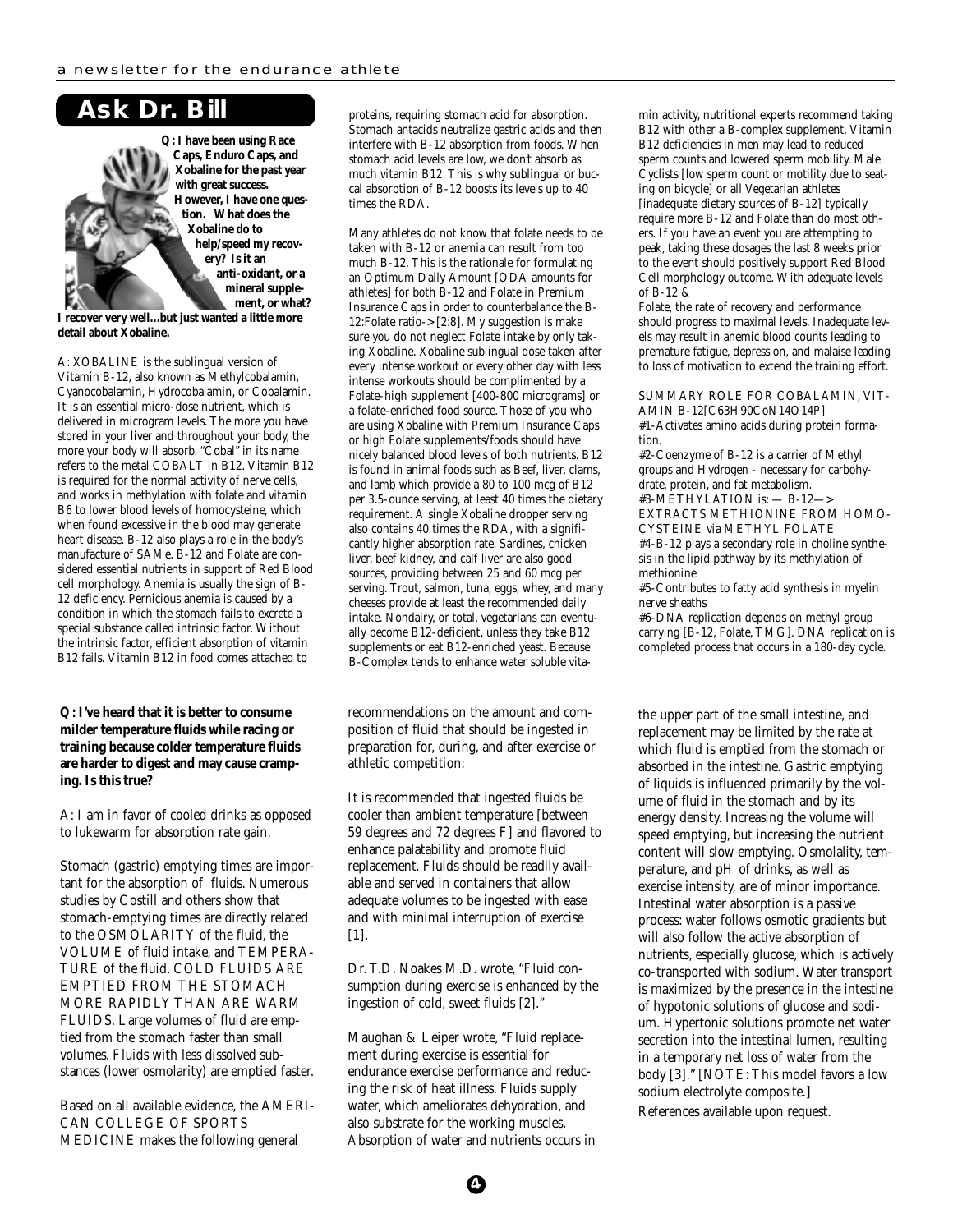### **THE 2002 FURNACE CREEK 508 (Or, How I Spent My Summer Vacation)**

Billed as the world's toughest and most prestigious 500-mile bicycle race, the annual 508-mile ultra cycling event commences on Saturday, October 12th this year. This course, which includes 35,000 feet of total elevation gain, including the monstrous Towne Pass, begins in Valencia, north of Los Angeles, traverses Death Valley, and finishes in Twenty Nine Palms near Palm Springs. E-CAPS/HAMMER NUTRITION is once again proud to sponsor this epic race

Annually, the Furnace Creek 508 draws some of the best ultra distance cyclists across the United States and throughout the world. This year's race looks to be one of the largest, if not the largest, based on the current list of entrants. So far, 40 men and 4 women will be attempting to complete the distance solo. 2 cyclists riding recumbent bikes are entered, as is 1 tandem team. Additionally, 7 four-person teams and 7 two-person teams are also entered. One of the interesting things to note is the rookie-laden field this year... many new riders are signed up for the 508 this year. The Furnace Creek 508 serves as a qualifying race for the Race Across America (RAAM). In the men's and women's solo (not team) divisions, a rider must complete the course within 15% of their divisional winner's time to qualify for RAAM. Racers who have previously qualified for RAAM do not impact the qualification window; i.e. the 15% is based on the time of the first non-qualified racer. For riders over 50, the window is 25%.

After winning the race in 1994 and placing runner-up in 1999, this year I, your fearless (or is it crazy?) Endurance News editor, Steve Born, am attempting to be the first cyclist to ever complete consecutive back-to-back 508's... a Double Furnace Creek 508. On Thursday, October 10th, my crew and I will set off from the 508 finish line in Twenty Nine Palms. I'll ride the course backward, 508 full miles, to the starting line in Valencia. If I've paced myself

*by Steve Born*

well, I will reach Valencia at around 2:30 - 3:00 AM on Saturday morning and will take a planned 3-4 hour sleep break. The second half of the attempt will be the actual Furnace Creek 508, where I will be racing against all the other competitors. If all goes well, I'll finish. If all goes REAL well I hope to finish in 72- 75 hours (sleep break included).

I will of course be using a variety of E-CAPS supplements and HAMMER NUTRITION FUELS. For this attempt I am estimating that I will consume somewhere in the neighborhood of 100-140 Race Caps, 200-280 Enduro Caps, 200-360 or more Endurolytes, 140 or more Anti-Fatigue Caps, as well a dozen or two Super AO. Also, I will put Liquid Endurance to a pretty good test. It hasn't been terribly hot this summer in Northwest Montana and it may very well be in the 100's in the Mojave Desert (even in October).

As far as fuel, I will most certainly be relying on Sustained Energy and Hammer Gel, no doubt about that, but I've also been very fortunate to test a new product that Dr. Misner has formulated called Perpetuem Pro. After very successful testing in training, I believe Perpetuem Pro will pass every test the Double 508 can throw at it and become a most worthy addition to the HAMMER NUTRITION line of superior fuels.

You can find all the information about the Furnace Creek 508, and even follow the race via their web cast, at www.the508.com

I've been training very hard for this attempt and look forward to the amazing challenge that awaits me. Thanks to my fellow employees at E-CAPS for their support (and immense patience!) and all the E-CAPS customers/friends for their support. I will be gone until October 23rd and look forward to being back in beautiful Montana... just in time to get ready for the Nordic Skiing season!

### **OFF SEASON POWER TRAINING** *by Joe Arnone*

Now that the racing season is winding down (especially for us Notherners), it is time to do some power training. Whether you are a runner or cyclist, you can benefit next season from power training now. Your muscles and tendons have been abused enough throughout the season that they are ready to handle the stress of pushing them a bit harder.

For cyclists, this means riding in a bigger gear thatn normal or riding a mountain bike if you are a roadie. Mountain bikers can just use a larger gear. You know you are using the right size gear if you are turning a mximum of about 80 rpm, slightly less for mountain biking. If you are a runner or triathlete, your power training can be accomplished by running uphill. I know it is tough to find a steep enough hill sometimes so you might have to get creative. Running to work towing your car would be one option. If you are fortunate enough to live near the mountains like we are, hiking up steep trails would be great. Just remember that the bears are foraging for food this time of year so always hike with a friend who's a slower runner than you!

As winter approaches you may have to get more creative in finding other ways to get a power workout. Spinners, tradmills, skiing, and skating are all great and they add variety to your workouts. Part of the benefit of power training is that you are doing something different than your in-season training routine. This is great for mental reovery, which is something we all need at the end of a long season.

If you can do some consistent power training 2-4 days a week for the next month or two, it will keep you fit and give you a jump on the start of winter weight training or the start of your base building phase. You will definitely reap the benefit next season when the racing starts again.

Joe Arnone USCF Licensed Expert Cycling Coach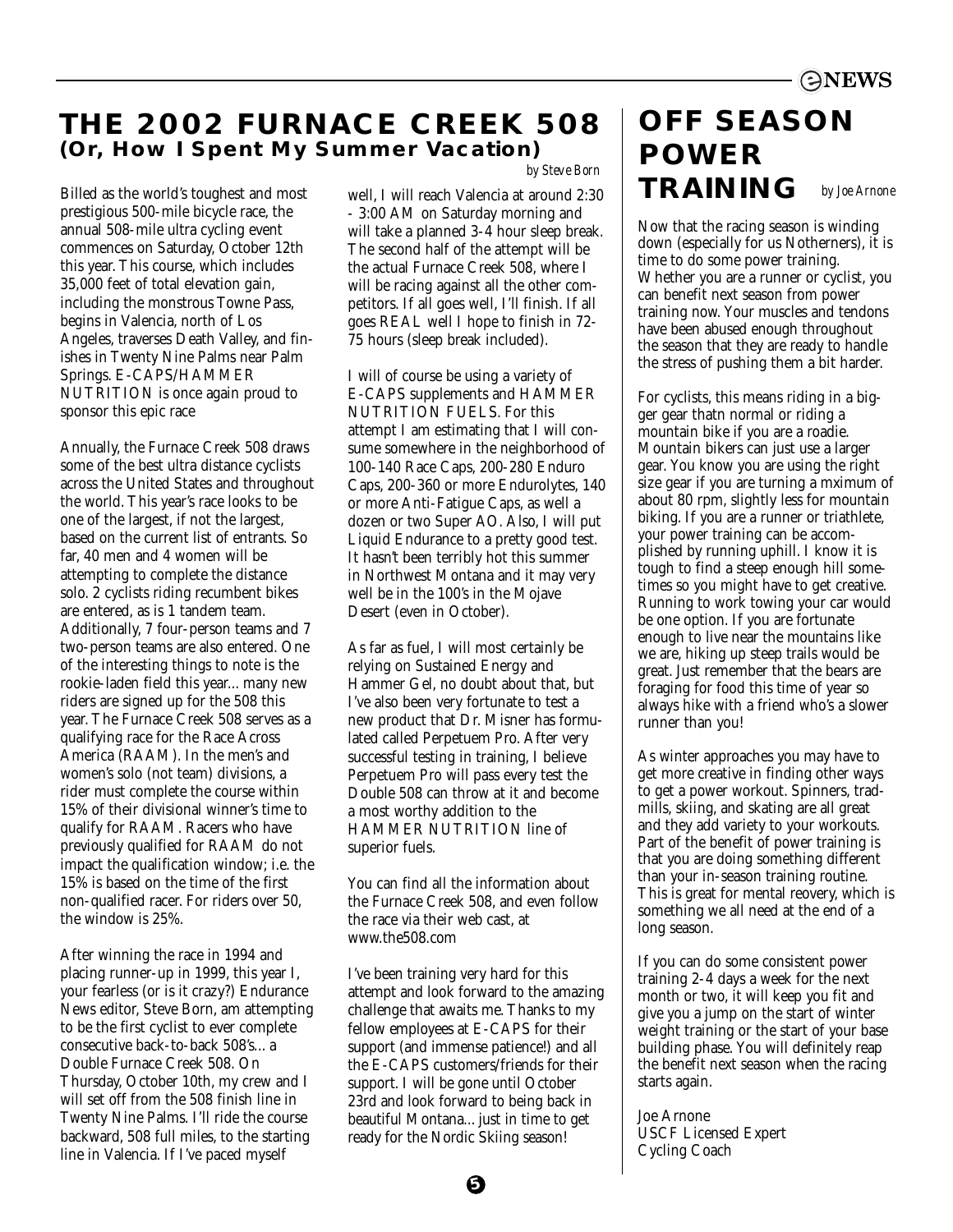## **RACE REPORT •** Catching up with our athletes

It's been a great season for athletes using E-CAPS supplements and HAMMER NUTRITION fuels. Honestly, we could devote and fill an entire Endurance News (and then some) just with athlete results. Unfortunately, space limits our ability to recognize all of you (you're all STARS though!). Still, we wanted to report the results of some of the athletes who used the products to fuel their successes. We've received the following results/press releases via email.

#### **JULIE KAPLAN**

Things have finally settled down enough for me to get this email to you. Here are my results from Masters Nationals held in Bakersfield, CA July 9-14.

I decided to do all three of my individual events and two tandem events. My goal was to win the ITT, the tandem TT and the tandem RR and I was able to do just that. I knew it was a lofty goal...doing five races in six days in the heat of Bakersfield in July. So, I armed myself with my E-Caps supplements, the awesome advice I have collected over the years from Steve, Dr. Bill & Brian and trusted my preparation on the bike had me on form.

I knew the hardest day of the week was going to be the first one. I had my individual time trial at 10:30 AM and would maybe have a 90-minute window to recover before our tandem start. The 106-degree temps of the day made the challenge even greater.

I won my first ever individual title (women 45-49) and followed it with a win in the Women's 90+ tandem category with teammate and fellow E-Caps user Liz Benishin of Palo Alto, CA.

Liz and I then won the Women's 90+ tandem road race...50 miles, 4200 feet of climbing and 108 degree heat. I was three for three.

The day after the tandem road race I had my individual road race...same course, same distance, but 115 degree temps under a cloudless sky. It was brutal. I was not able to stay with the mountain goats when they pushed some early climbs on lap one. But, I was determined to finish even if I had to do it solo. I finished 10th.

On day six with four races already in my legs I did not know what to expect in the crit. It was fast and furious with numerous attacks. Well, I chased down several of them and was able to get off the front late in the race with four other gals. It looked like another podium finish was possible until two gals bridged up to us with less than two laps to go. I faded to sixth in the sprint and just missed the podium by one place. And, I did the last lap on a flat front tire!

I can say a lot of things about how happy I am with my results, but cannot ignore the huge part my E-Caps supplements played. I did a Race Day Boost and Liquid Endurance loading protocol prior to the start of the race week. I then did a single dose of RDB and LE each night between races.

I started my supplementation of Endurolytes the week before and snacked on them almost like candy throughout my week in Bakersfield. The coolest day we had was 105 degrees and the nighttime lows stayed in the 80's. I saw cyclists suffering from the heat all week long, but I felt as strong on Sunday as I did when I arrived the previous Monday.

I have said it many times...you guys are the best!

#### **JIM BROCKUS**

Hammer Gel products allowed me to set a bike PR by 30 minutes at Ironman Canada this year and an overall time of 11:42. For a guy with two knee surgeries a 5:30 bike split on that course made me very pleased. No cramps or energy drain during the race at all. I am convinced that your products allowed me to maintain a constant energy level and avoid the cramping I've experienced in 9 previous Ironmans. Thanks again!!!!

#### **ANN GILBERT**

I had an awesome race finishing second in my age group (behind some former pro who put an hour on me!). 11:48. Nailed that spot to Kona... whew!!!! I felt great (hindsight is everything) the whole way through. I have a huge gut problem on all my runs and never stopped once. So, my plan worked great. Bottom line is I ran the whole way (even through the first half aid stations which probably kept my position as #3 was closing in fast on the run!) and was strong at the finish. I am so psyched. Thanks so much.

### **NANCY GWOREK**

Just a note to let you know that I finished IM Lake Placid w/ a 41 minute PR! The

bike was pretty tough but like you say, the nutrition on the bike paid off on the run. I felt totally wonderful for most of the 26 miles. Thanks for all your help!

#### **ROBERT KELLY**

I wanted to write to you and tell you how appreciative I am of your support. Steve's advice on fueling for my Ironman race was right on the money. The fact that you took the time to put so much information into the email made me again realize what a great organization you are.

I stayed in Lake Placid with a bunch of Ironman vets who were able to answer all of my rookie questions and to help get me comfortable with the whole transition bag concept. Surprisingly, I was really relaxed about the race. I knew extra miles on the bike, pool, or run in the days before the race would have an impact. I just had a great time with my wife and son.

Race Day: Besides having to use tree leaves for toilet paper, the morning was going as planned. I literally blinked and I was already getting into the water with 1750 fellow Ironman hopefuls. While I was treading water shoulder to shoulder with about 6 other swimmers, all I could do was try and keep my legs as still as possible so I would not kick the person next to me. Next thing I know....Bang!!!! and we're off.

The swim was beautiful and after the first 1/2-mile, things opened up and I really got into a rhythm. I was 82nd out of the water and I was feeling great. After a smooth transition, I was out on my bike. Besides the weather changes on the bike, it was a beautiful ride. I have never ridden on a more beautiful route and could not help but take in the sites.

I followed Steve's advice to a T! I had my little pills all taped to my Softride and every hour took my necessary pick me up. With my Sustained Energy in my Camelback and my Hammer Gel on my handlebar clip, I was able to focus on my pace and avoiding the draft with my fellow riders. I felt rock solid the entire ride.

After a smooth T2, I hit the run coarse and felt like I was going to have a really strong run. After the first lap, my wet feet were really taking their toll on me and I bowed to peer pressure and walked with some of my fellow Ironmates. I lost my dose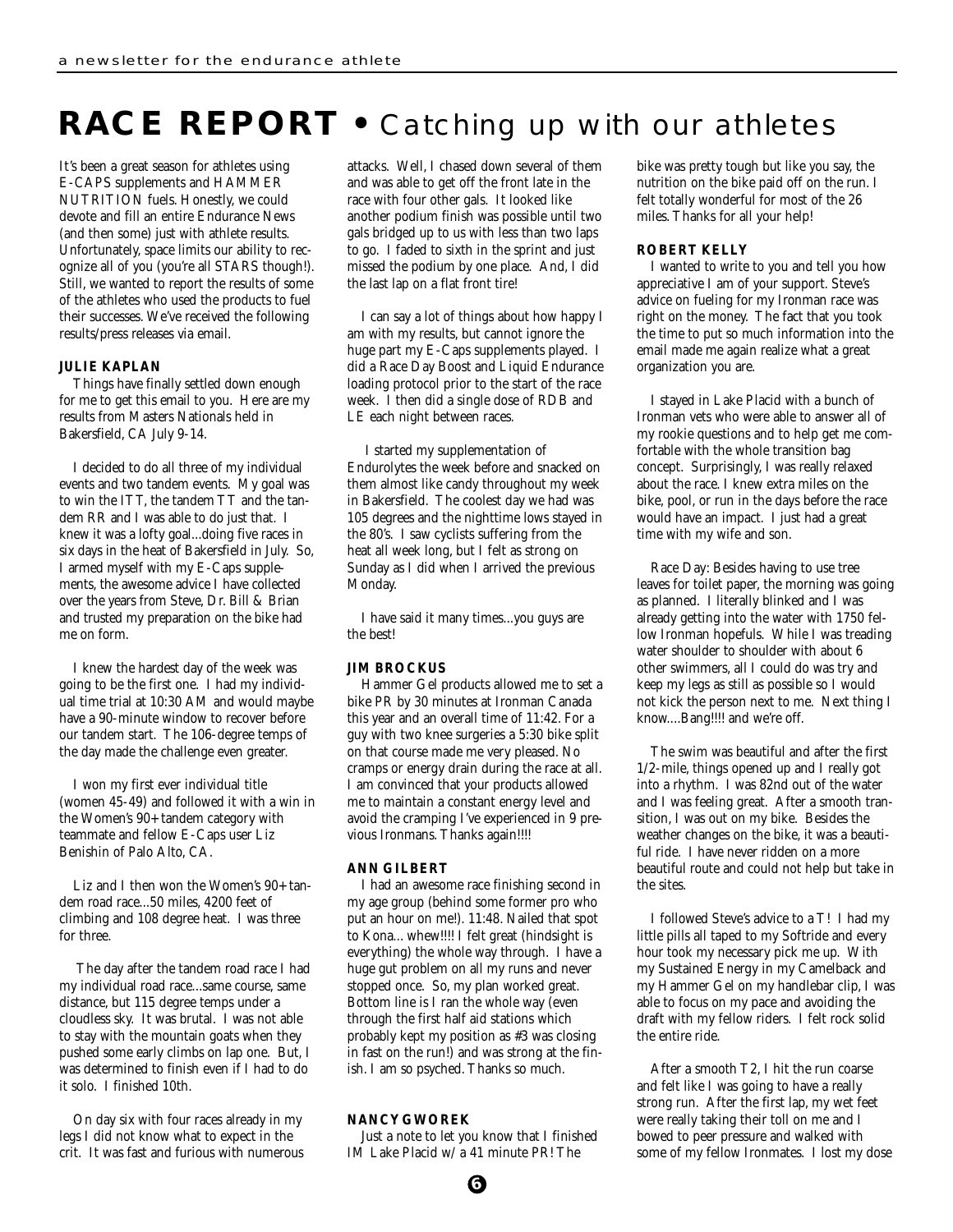

for the run and relied solely on my fuel belt filled with HG and SE. Although my goal was to not walk, I focused on my bigger goal, which was that I wanted to finish the race and to carry my son across the line. My worst nightmare was that I would bonk and not finish or that I would not have enough strength to carry my son across the line.

We'll I did it. I feel that you guys are a big reason that I enjoy this sport so much and completed an event that a couple of years ago would have seemed unthinkable. Thanks again and oh by the way, two of the Ironman vets that I train with bonked on the coarse and one did not finish. These same guys were making fun of me and my bike before the race because I looked like a pharmacy on two wheels.

After the race both of them have approached me about my fueling methods and I gladly forwarded them your email. They both stated that they would never have a GU again. Thanks again

#### **ADAM PRICE**

I wanted to write and thank you for a couple of things. First, you rushed my delivery of Hammer Gel and Hammer Pro Whey, which arrived the day before I was due to head for Canada for the International Law Enforcement Games. I very much appreciate the service! Second, you spent a good deal of time further educating me on a solid nutrition strategy to use during my events.

I'm VERY happy to be able to report to you my results:

Criterium - Silver Medal Road Race - Silver Medal 1000m TT - Gold Medal 10 mile ITT - Silver Medal

I owe a great deal of my success to your advice on fueling during and after my races. The Hammer Gel was outstanding in giving me the energy and nutrition I needed in a very convenient and easy to use form. My competitors were scrambling around trying to open and chew Powerbars and other solid foods during the races, and all I had to do was take a hit from my Gel Flask every 20 minutes. I had absolutely no difficulties with digestion as I had with the other products we discussed.

The Hammer Pro Whey (1 scoop, mixed with 4 servings of Hammer Gel) was again, absolutely perfect as a recovery drink. I had a bottle prepared and waiting in a cooler at the finish line after each event, and I believe it

made the difference in allowing me to show up at the start line day after day fully recovered and ready to race.

This was three days of hard racing against some excellent competition, including riders who came from as far away as Australia, Germany, Italy and Russia. I just wanted to thank you for the time you spent giving me an excellent consultation on a very important facet of my preparation. I owe a great deal of my success to you and Hammer Nutrition. Thanks very much!!

#### **LOIS MARQUART**

Hello again from the Pacific Northwest! Raced in the K2 (my other sponsor) Off-Road Triathlon on Vashon Island, Wa. It was also an XTerra Regional stop. Won my division, and also won the USAT Grand Masters overall. (50+female). It rained the entire time, true to Northwest fashion...took my E-Caps in my ritual style: 2 Race, 4 Enduro, 2 'lytes/ 2hrs prior. Then the same 1 hour prior. I took 2 Race and 2 Enduro on the run. Used Raspberry Hammer Gel on the bike and run. So far I am winning my region in points, and my Richmond victory earned me a slot to race at Maui—the World stop. Wish me high energy and performance thru E-Caps! They rock!

### **ERIC SLOANE ANDERSON**

I'd like to extend a special thank you to Ecaps/Hammer Gel for your sponsorship and your effective product line. Through the use of yourproducts, namely Race Caps, Enduro Caps, Hammer Gel, and Sustained Energy, I have had an excellent mountain biking season! I'm very pleased with my 2nd place finishin a recent Solo 24 Hours of Adrenaline Race. Not only did I come in 2nd but I completed 288 miles of mountain biking in 24 hours and qualified for the Solo 24 Hour World Championships this fall! In addition to my own training program, I plan to use your products in my nutritional supplementation program for the upcoming World Championships.

I have been using your products all season. As I mentioned earlier, I use Race Caps, Enduro Caps, Hammer Gel, and Sustained Energy (SE). I have noticed after using them that I feel amazingly strong. I especially noticed how good I felt after completing my solo 24-hour race. In addition to performing well, I never once felt that I was lacking in energy. My legs were strong long after the event was over and my energy level was surprisingly high (keep in mind I had been awake for 24 hours straight - actually longer if you count the awards ceremony and extraneous activities after the race)!

Thanks to E-caps and SE, I have been able to handle a high volume of races this year and perform strongly in them. Besides 24 hour racing I have done well in an X-terra race, 3 NORBA races, and 10 local series races allowingme to place 4th overall in my category of Semi-Pro.

Thanks again E-Caps for supporting my very busy and successful racing season. I appreciate your sponsorship and look forward to using your products in the future.

#### **BRUCE SAXTON**

I traveled from Connecticut to West Virginia June 20th to race the Norba National MTB race at Snowshoe Mtn. I race in the 40 to 44 year old expert class and am happy to report exceeded my expectations and finished 3rd. My time was around 2:18. My previous best national finish had been 4th at Mt Snow. This finish qualifies me for the 2002 Masters Mountain Bike World Championship Team!

The course was in great condition with a mix of steep slippery single-track descents and long, long climbs. I had a great day and after the descending (which was New England style) I was leading the pack somehow passing 10 guys once we entered the woods. Unfortunately, there were 2 stronger climbers and they went by me for good on the tail end of the 1st lap. I held my position for the remainder of the race.

I tried to peak for this race and had prepared well and won a local race the weekend before after finishing mostly around the 4th spot. E-Caps and Hammer Nutrition supplements I used for this race were Race Day Boost loading cycle, Race/Enduro caps, Hammer Gel, Endurolytes, ATP 100's and Liquid Endurance. At the half way part of the race, I took a few more Endurolytes (since I've had a cramping problem in the past), a dose of Race/Enduro caps and another ATP. I consumed 2 large bottles of water and a few shots of Hammer Gel. This supplementation protocol has been provided by the E-Caps staff and the web site.

Athletes....would you like the E-Caps/Hammer Nutrition community to know what you're up to? Send us a short email to graphic@e-caps.com *(please put Race Report in the subject line)* about your recent accomplishments and we'll try to include it in our Race Report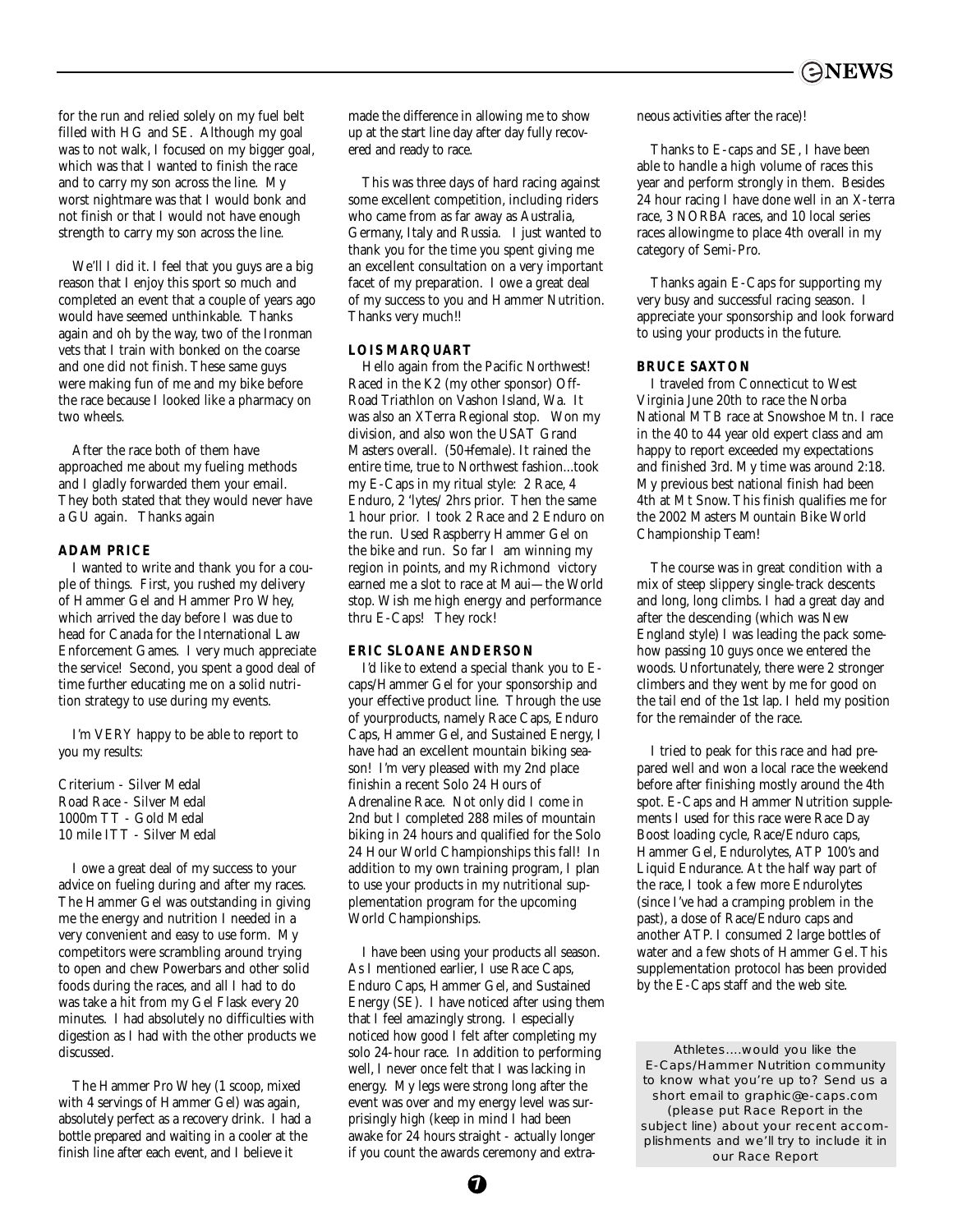# **WHAT IS REMOVED** *(by distilling)* **FROM OUR DRINKING WATER?***by Bill Misner, Ph.D.*

During the past 6 years my daily fluids intake "averaged" roughly 1/3rd gallon water daily or 50 gallons distilled water every 6 months. I wondered what was I removing from tap water? TOTALLY DISSOLVED SOLIDS [TDS] were collected by distilling 1 gallon pure water from 2 gallons municipal TAP WATER. The Totally Dissolved Solids were then collected from a Pure Water MD-4 Water Distiller base tank, removed in 6 fluid ounces solution. This process was completed both 1 time and 50 times. Extracted pure distilled water appears clear and transparent either when stationary or shaken. Extracted Totally Dissolved mineral Solids [TDS] from 2 gallons TAP WATER appear as a light sediment on the bottom of a 6-fluid ounce clear water sealed container. When shaken, the mineral solids [TDS] suspend giving the fluid contents a milky appearance. Extracted Totally Dissolved Solids [TDS] from 50 gallons TAP WATER appear as a thick dark brown sediment on the bottom half of a 6-fluid ounce container, though some of the mineral solids are suspended even when stationary. When shaken, the thick brown sediment spreads throughout the container, giving a dark muddy-like appearance. When the collected specimens are visually compared, the extracted solutions from both 1 and 50 gallons tap water make using pure distilled water for replacing fluids inviting.

Some have hypothesized that chronic intake of impure tap water potentially raises the risk of arterial plaque formation by imposing inorganic dissolved minerals in the presence of elevated dietary or genetic-induced cholesterol. Minerals from drinking tap water falls far short of meeting the RDA requirement, though most nutritionists recommend we fill the RDA from whole organic produce and/or quality supplements. Science has been relatively quiet on the health advantages of using distilled water as an adjunct to health or avoiding totally dissolved mineral solids

in tap water. However, most government grant research labs, hospitals, US Navy Ships, and the higher institutes of research for learning are inspected, it is found that they use large quantities of distilled water for any research or hydration requiring pure water. For most of us, simply seeing the extracted sludge removed from either 1 gallon or 50 gallons of tap water is most persuasive.

### **Mineral Volume Content In Tap Water - What Is In Tap Water?**

One study done on 102 Canadian children's determined fluid intake-mineral content from TAP WATER [1]. The table on the facing page contains the results of that study.

Trace element intakes from tap water were negligible. Hard tap water provided less than 8% of the Canadian Recommended Nutrient Intake (RNI) for magnesium, less than 3% for calcium, and less than 1% for zinc. Mineral contributions of soft tap water to the RNIs [Like the USA's RDA] were less than 2%.

### **What About The Required Daily Allowance For Minerals?**

In fact, mineral content of tap water is typically low. Minerals from drinking water do not come close to meeting the RDA requirements. However, this added dissolved inorganic mineral solids from tap water, begs 2 questions, "Is consuming an additional +8% inorganic mineral solids excessive or not healthy? Or could drinking tap water be the proverbial "straw that breaks the Rabbit's back" especially if you are a predisposed to renal-uremic atherosclerosis?

### **CALCIUM + PHOSPHATE + CHOLESTEROL = ATHEROSCLEROSIS**

Epidemiological studies have indicated an increased incidence of cardiovascular events among patients with chronic renal failure. An acceleration of the atherosclerotic disease process in uremia has been proposed and a few studies have even suggested the existence of a specific pathological entity, uremic arterial disease, characterized by medial degeneration and calcification rather than by accumulation of cholesterol. As an experimental model of arterial disease in uremia, rabbits with CHRONIC RENAL FAILURE (CRF RABBITS) induced by renal cauterization and contralateral nephrectomy were studied. Chemical analysis confirmed that acculmulation of Calcium, Phosphate and Magnesium was a prominent feature of the arterial changes, whereas the aortic content of cholesterol was not increased. Restriction of dietary calcium and phosphate decreased the mineral accumulation as well as the severity of the morphological changes. Increased amounts of calcium and phosphate in the diet increased the mineral accumulation of the aorta [2]. OK, I am not a rabbit, what about humans predisposed to atherosclerosis?

### **Calcification Mechanisms Implicated In Atherosclerosis**

Coronary atherosclerosis is frequently associated with calcification of arterial plaque. To understand the mechanisms responsible for the formation of Atherosclerotic calcification, researchers examined human coronary arteries for the presence and extent of mineral. In sections stained specifically for mineral, staining was diffuse and present in all atherosclerotic plaques. Hydroxyapatite was not detected in normal coronary artery sections. Distribution of HYDROXYAPATITE coincided with a similar distribution of CALCIUM detected by a radiodense pattern using contact microradiography of the same sections before cytochemical staining. By energy-dispersive x-ray microanalysis, the chemical composition of calcified sites was identical to HYDROXYAP-ATITE (Ca10[PO4]6[OH]2), the major inorganic component of bone. Osteopontin is a phosphorylated glyco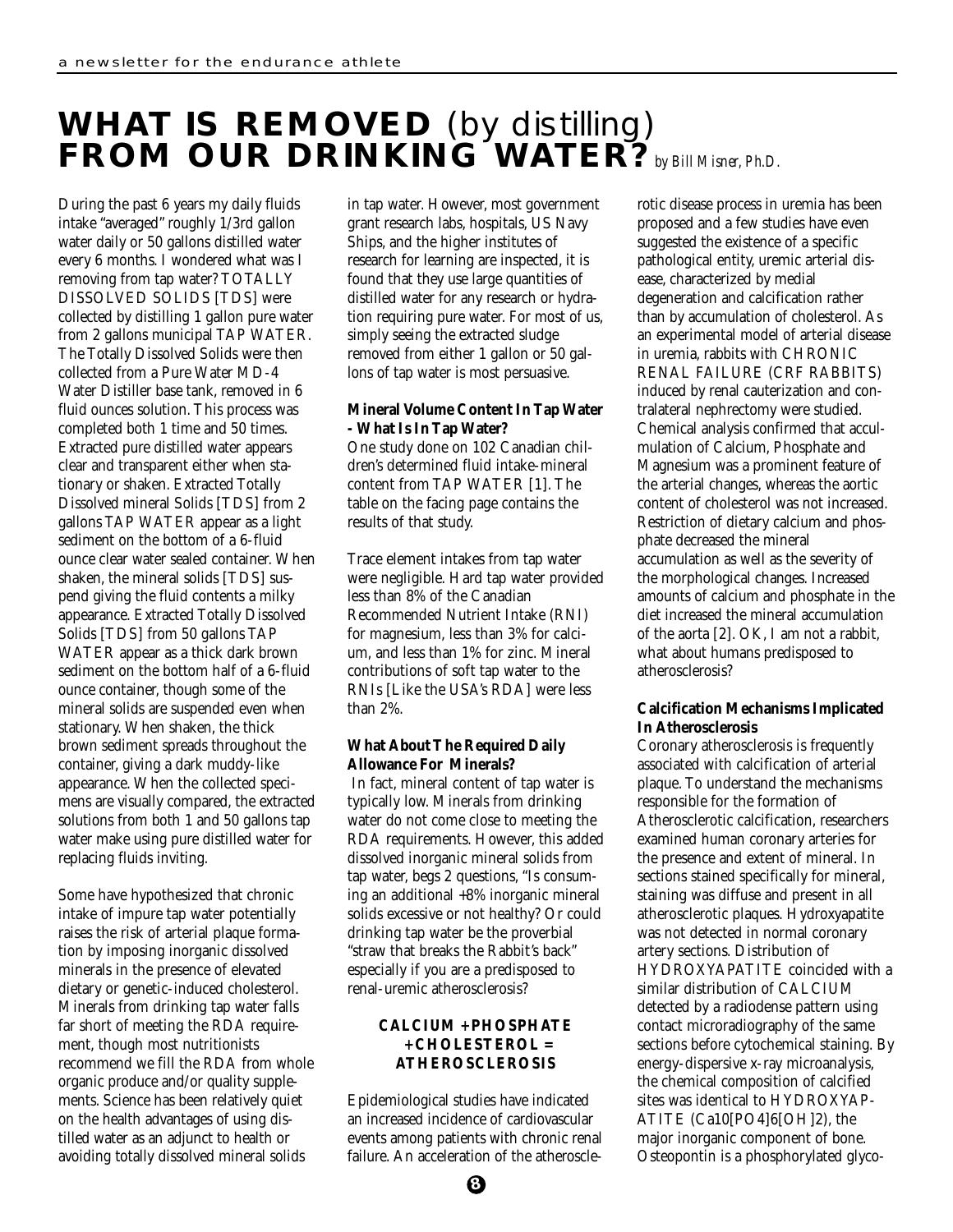protein with known involvement in the formation and calcification of bone and is regulated by local cytokines.

Human coronary artery segments (14 normal + 34 atheroslcerotic) obtained at autopsy were evaluated immunohistochemically using polyclonal antibodies generated against human OSTEOPON-TIN. Immunohistochemistry for osteopontin indicated intense, highly specific staining in the outer margins of all diseased segments at each calcification front; staining was evident throughout the entire plaque. Conversely, arterial segments free of atheroma and calcification and sections treated with nonimmune serum had no evidence of positive staining. Osteopontin, a protein involved in mineralization, is specifically

associated with calcific coronary atheroma and may play and important role in the onset and progression of this disease in human coronary arteries. The deposition of noncollagenous proteins such as osteopontin may regulate the presence or absence of calcification and ultimately alter vessel compliance [3].

### **Conclusive Or Inconclusive?**

This is by no means conclusive science. However, it does raise a few unanswered questions. Does tap water elevate inorganic dissolved mineral solids enough to provide contribute ongoing atherosclerosis? Are inorganic mineral solids more likely to be recruited by the body to form arterial plaque sites than organic food minerals? I do not know, nor does modern science present a conclusive

answer. If faced with the choice of drinking out of a mud puddle or from a clear bubbling spring, I would choose the purer clear water. Thus for most of us, visual evidence of what a water distiller removes from tap water is remarkably persuasive. Endurance athletes require a daily macro-mineral dose best supplied through healthy organic food or a chelated mineral supplement form.

#### **REFERENCES**

[1] Gibson RS, Vanderkooy PS, McLennan CE, Mercer NM. Contribution of tp water to mineral intakes of Canadian preschool children. Arch Environ Health. 1987 May-Jun;42(3):165-9.

[2] Tvedegaard E., Arterial disease in chronic renal failure—an experimental study in the rabbit. Acta Pathol Microbiol Immunol Scand Suppl. 1987;290:1-28.

[3] Fitzpatrick LA, Severson A, Edwards WD, Ingram RT., Diffuse calcification in human coronary arteries. Association of osteopontin with atherosclerosis. J Clin Invest. 1994 Oct;94(4):1597-604.

| <b>Average Intake Of Macrominerals</b> |                  |                  |            |
|----------------------------------------|------------------|------------------|------------|
|                                        | <b>Males</b>     | <b>Females</b>   | <b>RDA</b> |
| <b>Calcium</b>                         | $16.5$ mg        | 13.2 mg          | $1000$ mg  |
| <b>Magnesium</b>                       | $6.6$ mg         | $4.5 \text{ mg}$ | 320-420 mg |
| Sodium                                 | $2.3 \text{ mg}$ | $2.3 \text{ mg}$ | 500 mg     |



Extracted pure distilled water. No sediments!

Extracted Totally Dissolved Solids from 50 gallons tap water. A really nasty amount of sediments!

**9**

Extracted Totally Dissolved Solids from 2 gallons tap water. Some sediments at the bottom.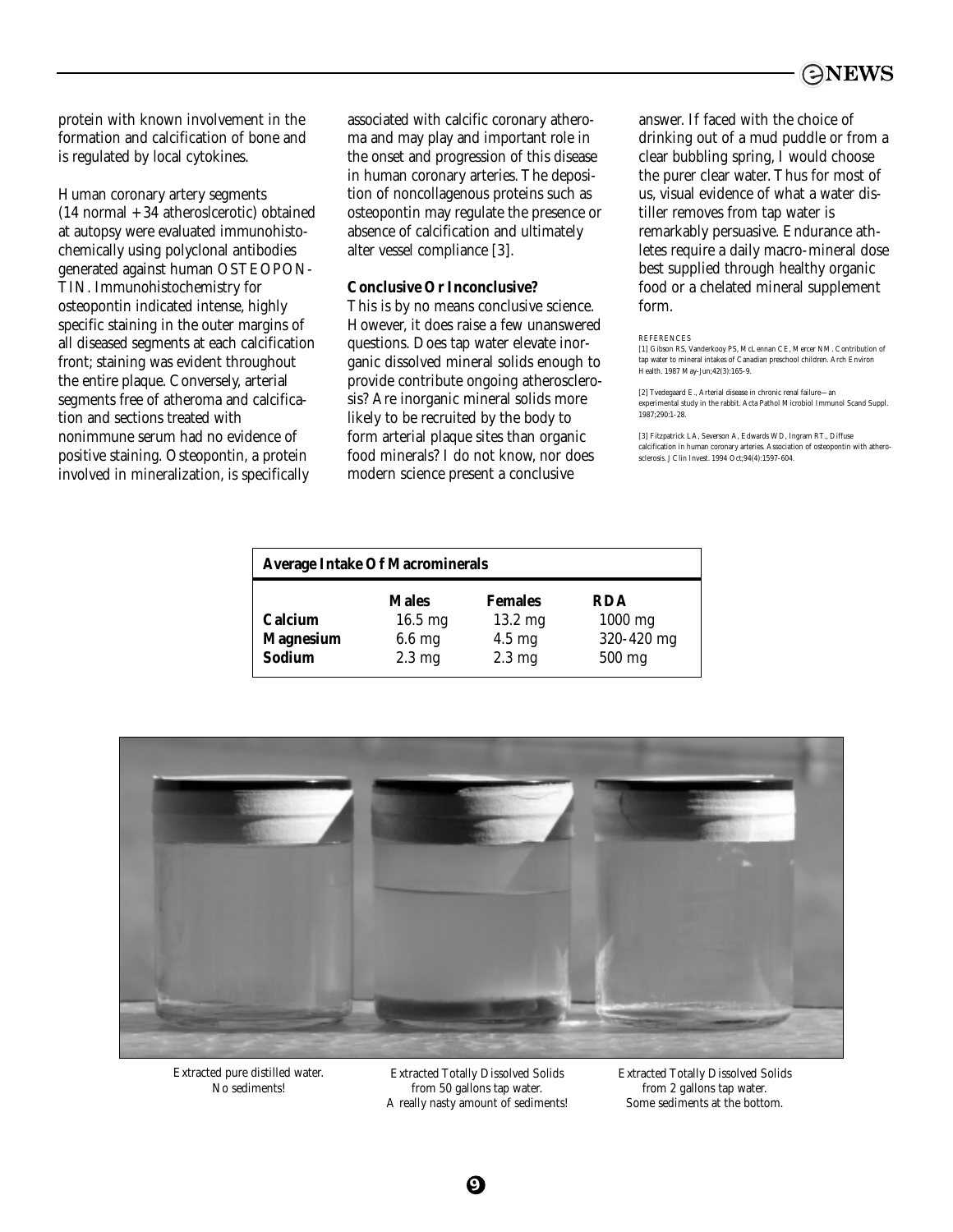# **FROM THE DESK OF STEVE BORN**



As I write this, cooler temperatures and a gentle rain are covering the area where I live and work. Along with the beginning of the foliage changing colors, it's a sure sign that summer is

giving way to autumn. Pretty soon it'll be time to hang up the bike for the season, take a break from the intense training I put myself through this year, and start thinking about the upcoming Nordic skiing season.

After taking a 3-year break from competitive cycling, I decided to get back into the game. Why I decided to do such a ridiculously difficult endeavor as a DOUBLE Furnace Creek 508 (yep, two 508-mile legs back to back) I may never know. What I do know, is that in spite of the difficulties of trying to train just about full time (25-30 hours a week), in addition to working here at E-CAPS full time, it's been very rewarding. I only hope and pray that the end result will be successful (I'm betting it will). I have to thank Brian for his generosity and for allowing me some flexibility in my work schedule so that I could train a few days in the afternoon and not so much in the freezing, pre-dawn hours. I also have to thank Joe for not only working me to darn near exhaustion every time I rode with him (he's SO STRONG!) but also for all the tireless work he's done getting my bikes and wheels in such perfect condition (the man's an awesome mechanic). I feel I have an almost unfair advantage with Dr. Bill. He's one of the busiest guys I know yet he's taken the time to call and email me to go over my training and supplement program...and also just to make sure I was doing OK. I know that when I line up for this most difficult endeavor, I have a very definite advantage with Dr. Bill's knowledge supporting me. They - Brian, Joe, and Dr. Bill - along with the great group of people I work with, have been so supportive and helpful...I want to thank them for that.

Still, as most of you can identify with, training for endurance and ultra endurance sports can all-too-often be a very isolated experience, many times the lengthy training sessions border on loneliness and sheer boredom. I wonder why I subject myself to that, why we endurance athletes subject ourselves to that. Sometimes I tell people that for all the hard work and dedication I've put into my chosen sport of ultra marathon cycling, I should have picked golf or tennis instead; at least I could have perhaps made some money! What always makes me come around though is the fact that when I am engaged in my sport, when I am doing something perhaps more extreme than most everyone else on planet Earth is doing, I feel as though I am really living. Not just existing, but living. There's something really special about choosing a goal and taking all the steps required accomplishing that goal. Sometimes it's not easy, sometimes it can be a total drag. Yet when you look back on it, you realize that you did something unique, something special, something not too many people would ever want to put themselves through. To me, that's one of the differences between really living and merely existing. I'm pretty sure you feel the same way.

During my training, which at times saw my mileage on the bike approach and surpass the 500-mile mark during a weeklong period, a few things became even more apparent to me. These are things I had known about for a long time but now, applying them during tough training periods, they became REALLY clear.

One of the things I realized (and I hope you'll consider applying my experiences to your training) is that even when it's cold outside you still need to take Endurolytes every hour. Sure, the potential for cramping may be greater during hotter weather but the reason I take Endurolytes, the reason I think everyone should take Endurolytes, is NOT so much to prevent cramping. Oh sure, by all means we want to prevent cramping. However, cramping is a state that we

should NEVER reach in the first place. Cramping is your body's way of saying "Hey! I'm on empty! Re-supply me or I'm going to stop... and it's going to hurt!" Just like you never want to reach the state of bonking before you re-fuel the body, so too do you never want to cramp before you replenish electrolytes.

The main reason I think we need to consistently supply the body with electrolytes is because many of the body's functions, the optimal performance of those functions, is dependent on adequate levels of electrolytes. Proper functioning of the muscular, digestive, nervous, and cardiac systems requires adequate levels of these vital minerals. It's kind of like the motor oil in a car; it's not what makes the engine run but it sure is necessary to keep the internal parts operating smoothly. That's how I look at electrolytes, like the motor oil in a car, and keeping the body supplied with them, even when it's not hot outside, is an important part of properly fueling the body. Even though Endurolytes doesn't look like your typical "fuel", coming in capsule form, it is as important a part of your fuel as your water and calorie source (the latter hopefully being Hammer Gel and Sustained Energy).

One other area of importance that became crystal clear to me was on the hardest weekend of training I had attempted. Early on a Saturday morning I began a solo ride from my home in Whitefish to the city of Helena, 200+ miles away. Joe, his wife, and his son were spending the weekend in Helena and invited me to finish my ride at their weekend home. Joe had planned on riding back home to Whitefish the following day (Sunday) and suggested that I ride with him. I agreed. Back to back double centuries would be an awesome weekend of training and I know Joe would certainly make me work on that second double.

The route to Helena, although quite beautiful, was very difficult thanks to a lot of tough hills and a seemingly endless

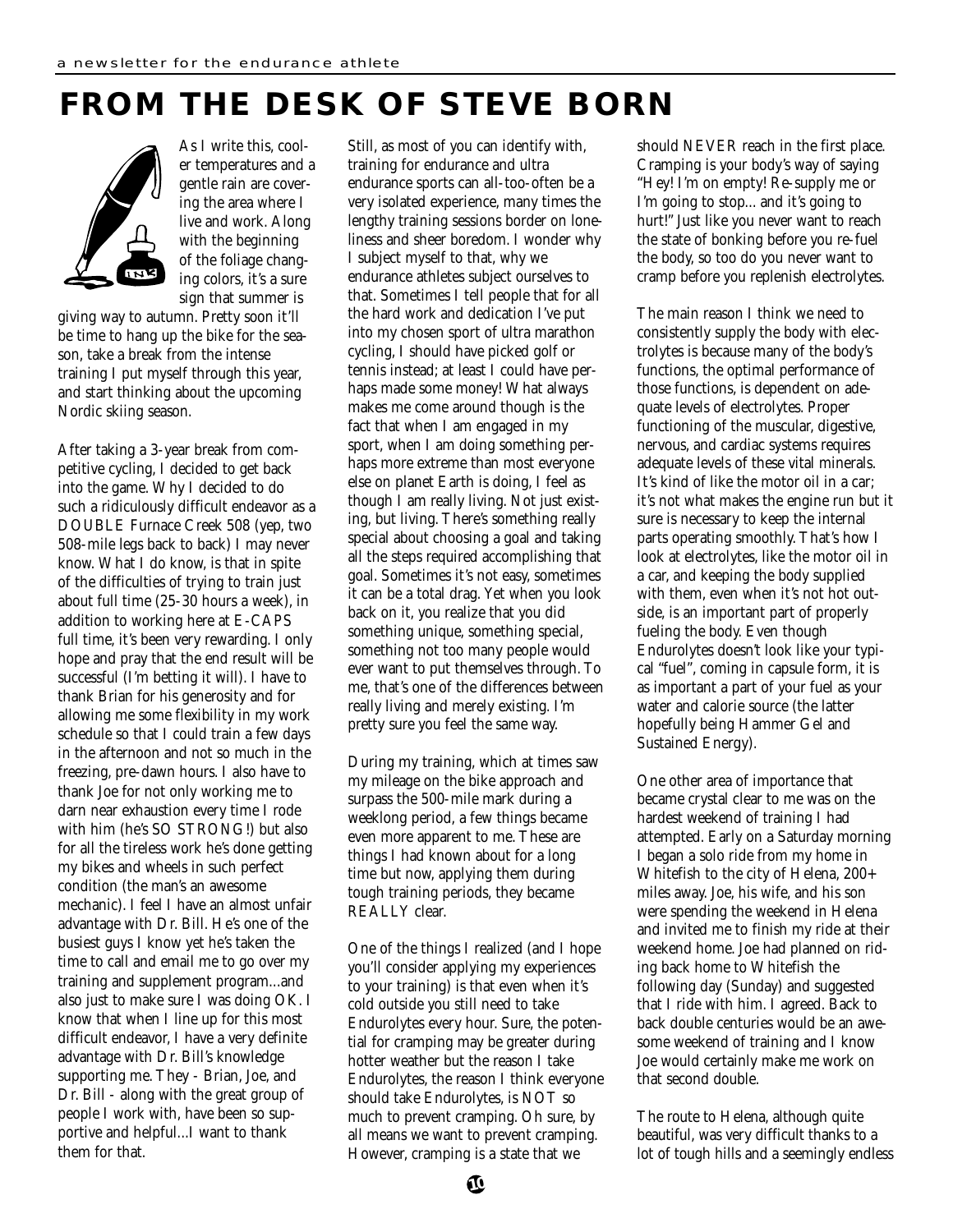headwind. Nearing the completion of the ride I still had to negotiate a real mother of a climb. Problem was that a monster of a thunderstorm was brewing up ahead. I had been dodging thunderstorms the last half of the ride already and, having been pummeled by the ever-increasing wind, had no desire to add more "misery" by getting soaked, or worse, hit by lightning. Joe must have sensed that because he drove a few miles back along the route to come and find me. He did, which was a relief to me. He wasn't about to let me into the car though and, as tempting as it was, I knew I couldn't do that either, not before tackling McDonald Pass. With the thunderstorm activity still in the distance, the rain had not yet hit and traffic was very light so I felt as though I would get up the climb without too much difficulty. The great thing was having Joe drive next to me, blasting Stevie Ray Vaughn over the CD player as I rode the pass. Perhaps it was the influence of the driving music or perhaps it was the desire to simply get this tough climb under my belt, but I pounded up that grade. I didn't even know how long the pass was but I forced myself to push harder and harder. Needless to say, upon reaching the summit and riding down the other side, after completing over 200 miles that day in a pretty good average speed, I WAS TOAST. I could barely walk.

To make a long story shorter, Joe, being the angel of mercy that he was, had made me a recovery drink. I've always tried to be consistent about consuming adequate carbohydrates and protein after a workout, but this workout REALLY demanded it. Thankfully Joe came through with a mix of 3 scoops of Sustained Energy and 1 scoop of Hammer Pro Whey in a 21-ounce water bottle. He also brought some orange juice to mix it in. Quite frankly, in all my years of using E-CAPS products, I had never tried this combination. All I can say is that it went down sooooo good. Even after 10-11 hours of liquid food consumption prior to that, this mixture tasted fantastic. Best of all, it worked. The next day was windier than the first and, even though I had dealt

with a headwind on the route to Helena, I was subjected to a headwind on the way back (isn't it funny how that always happens?). Joe, true to his word, pushed the pace hard most of the way. Although I took turns at the front, it was nowhere near what Joe was doing. Still, staying on his wheel, especially after having accrued 200 miles the day before, was TOUGH! To say I got a workout that day is a real understatement.

Bottom line though is that without the quick replenishment of quality carbohydrates and protein, I doubt I could have gotten out of bed with any efficiency, let alone ride a tough 200 miles back to Whitefish. As I am fond of saying, "when you're done training, you're not done with training", meaning that until you "refill the tank" with adequate amounts of carbohydrates and protein, you've not yet completed your training. This experience supported that statement more than at any other time I think! And whether or not you choose to try the "Joe Arnone recovery formula" or not, do give some combination of Sustained Energy and Hammer Pro Whey a trial... it really works!

In closing, I wanted to say that I hope you have all had a fantastic summer. It's been a great one for us here at E-CAPS and we're looking forward to the changing of the seasons (well, most of us anyway!). Upon completion of the Double Furnace Creek 508, I will be back in the office mid to late October, just in time to begin preparing for our annual Winter Sale. Yes, it's getting to be that time already! Look for the details about that sometime soon. In the meantime, enjoy the rest of the summer and early autumn.

Sincerely-

### **DEALER UPDATE**

As a reminder, for your convenience Hammer Gel is now carried by retailers in all 50 states. For those times when you run out of gel the day before your race, it will save you express shipping costs if you can run down to your favorite shop and pick up an emergency gel supply. A number of shops are carrying the Sustained Energy an Endurolytes as well. If your favorite shop doesn't carry our products, please ask them if you can send us their phone number. We will send them a dealer information packet and we can have them stocking the Hammer Nutrition line in no time. Customer demand dictates what shops will carry so please ask any and all shops that you frequent if they would like to carry Hammer Gel. You can e-mail phone numbers and shop names to: **jja@e-caps.com**

### **A NEW BOOK ABOUT RAAM**

Athletes, especially those in ultra sports, inherently know the truth of the saying,

*"We conquer by continuing."*

That saying is the essence of the new book that is available now by DC Born.

### **"THE PART-EMPTY BOX" The Story of Steve Born and His Crew in RAAM '91**

This is the sequel to DC Born's first book about the Race Across America "Release the Pace Giraffe"

"The Part-Empty Box" can be reviewed and purchased at www.xlibris.com/ThePartEmptyBox.html or phone 1.888.795.4274

*12 years in the making...it has to be good!*